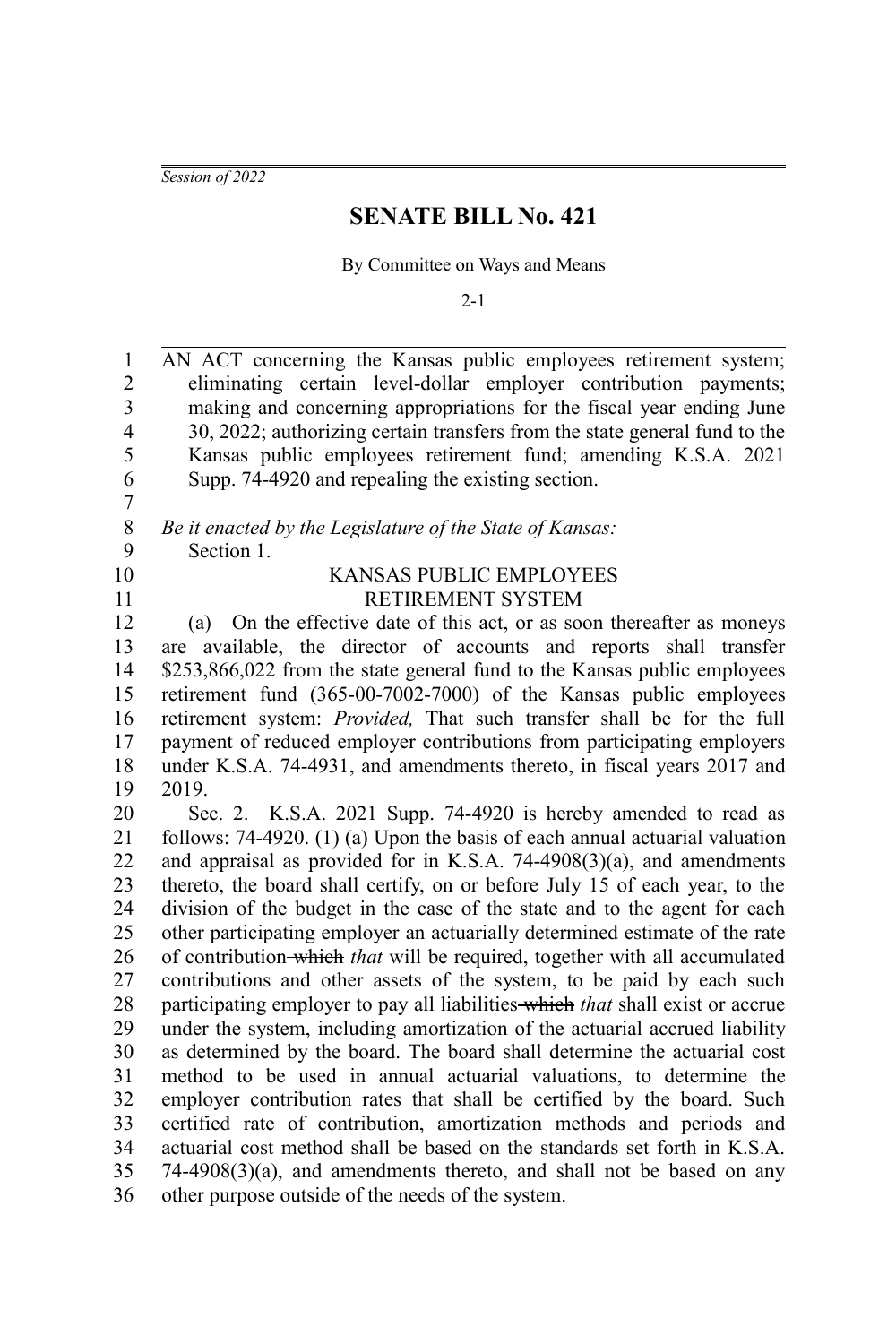(b) (i) For employers affiliating on and after January 1, 1999, upon the basis of an annual actuarial valuation and appraisal of the system conducted in the manner provided for in K.S.A. 74-4908, and amendments thereto, the board shall certify, on or before July 15 of each year to each such employer an actuarially determined estimate of the rate of contribution which *that* shall be required to be paid by each such employer to pay all of the liabilities which *that* shall accrue under the system from and after the entry date as determined by the board, upon recommendation of the actuary. Such rate shall be termed the employer's participating service contribution and shall be uniform for all participating employers. Such additional liability shall be amortized as determined by the board. For all participating employers described in this section, the board shall determine the actuarial cost method to be used in annual actuarial valuations to determine the employer contribution rates that shall be certified by the board. 1 2 3 4 5 6 7 8 9 10 11 12 13 14 15

(ii) The board shall determine for each such employer separately an amount sufficient to amortize all liabilities for prior service costs-which *that* shall have accrued at the time of entry into the system. On the basis of such determination the board shall annually certify to each such employer separately an actuarially determined estimate of the rate of contribution which *that* shall be required to be paid by that employer to pay all of the liabilities for such prior service costs. Such rate shall be termed the employer's prior service contribution. 16 17 18 19 20 21 22 23

(2) The division of the budget and the governor shall include in the budget and in the budget request for appropriations for personal services the sum required to satisfy the state's obligation under this act as certified by the board and shall present the same to the legislature for allowance and appropriation. 24 25 26 27 28

(3) Each other participating employer shall appropriate and pay to the system a sum sufficient to satisfy the obligation under this act as certified by the board. 29 30 31

(4) Each participating employer is hereby authorized to pay the employer's contribution from the same fund that the compensation for which such contribution is made is paid from or from any other funds available to it for such purpose. Each political subdivision, other than an instrumentality of the state, which *that* is by law authorized to levy taxes for other purposes, may levy annually at the time of its levy of taxes, a tax which *that* may be in addition to all other taxes authorized by law for the purpose of making its contributions under this act and, in the case of cities and counties, to pay a portion of the principal and interest on bonds issued under the authority of K.S.A. 12-1774, and amendments thereto, by cities located in the county, which tax, together with any other fund available, shall be sufficient to enable it to make such contribution. In lieu of levying 32 33 34 35 36 37 38 39 40 41 42 43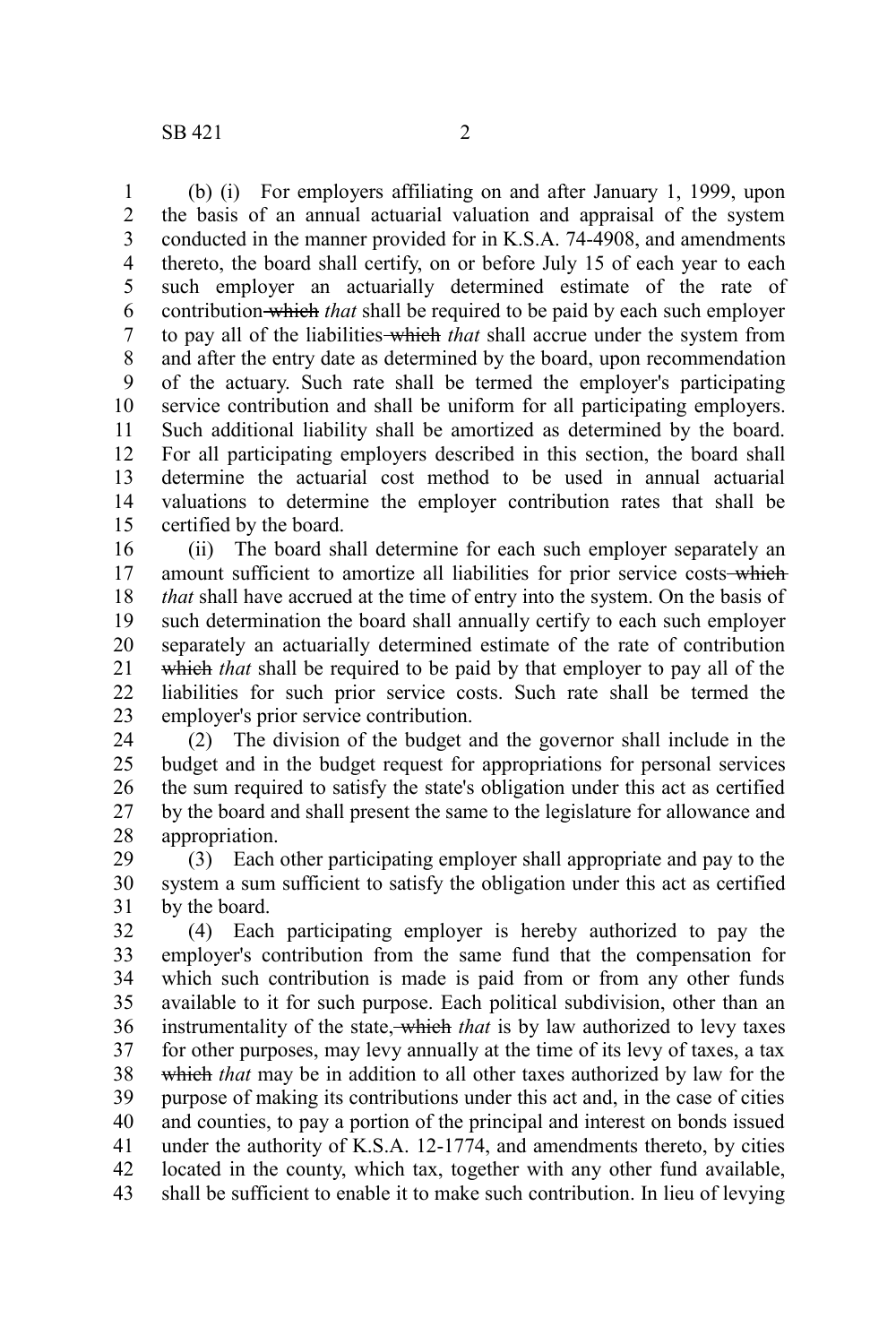the tax authorized in this subsection, any taxing subdivision may pay such 1

costs from any employee benefits contribution fund established pursuant to K.S.A. 12-16,102, and amendments thereto. Each participating employer which *that* is not by law authorized to levy taxes as described above, but which *that* prepares a budget for its expenses for the ensuing year and presents the same to a governing body which *that* is authorized by law to levy taxes as described above, may include in its budget an amount sufficient to make its contributions under this act which may be in addition to all other taxes authorized by law. Such governing body to which the budget is submitted for approval, may levy a tax sufficient to allow the participating employer to make its contributions under this act, which tax, together with any other fund available, shall be sufficient to enable the participating employer to make the contributions required by this act. 2 3 4 5 6 7 8 9 10 11 12 13

(5) (a) The rate of contribution certified to a participating employer as provided in this section shall apply during the fiscal year of the participating employer which *that* begins in the second calendar year following the year of the actuarial valuation. 14 15 16 17

(b) (i) Except as specifically provided in this section, for fiscal years commencing in calendar year 1996 and in each subsequent calendar year, the rate of contribution certified to the state of Kansas shall in no event exceed the state's contribution rate for the immediately preceding fiscal year by more than 0.2% of the amount of compensation upon which members contribute during the period. 18 19 20 21 22 23

(ii) Except as specifically provided in this subsection, for the fiscal years commencing in the following calendar years, the rate of contribution certified to the state of Kansas and to the participating employers under K.S.A. 74-4931, and amendments thereto, shall in no event exceed the state's contribution rate for the immediately preceding fiscal year by more than the following amounts expressed as a percentage of compensation upon which members contribute during the period: (A) For the fiscal year commencing in calendar years 2010 through 2012, an amount not to exceed more than 0.6% of the amount of the immediately preceding fiscal year; (B) for the fiscal year commencing in calendar year 2013, an amount not to exceed more than 0.9% of the amount of the immediately preceding fiscal year; (C) for the fiscal year commencing in calendar year 2014, an amount not to exceed more than 1% of the amount of the immediately preceding fiscal year; (D) for the fiscal year commencing in calendar year 2015, the employer rate of contribution shall be 10.91%; (E) for the fiscal year commencing in calendar year 2016, the employer rate of contribution shall be 10.81%, except as provided by section 37(b) of chapter 54 of 2017 Session Laws of Kansas, and amendments thereto, for the participating employers under K.S.A. 74-4931, and amendments thereto; (F) for the fiscal year commencing in calendar year 2017, the employer rate of 24 25 26 27 28 29 30 31 32 33 34 35 36 37 38 39 40 41 42 43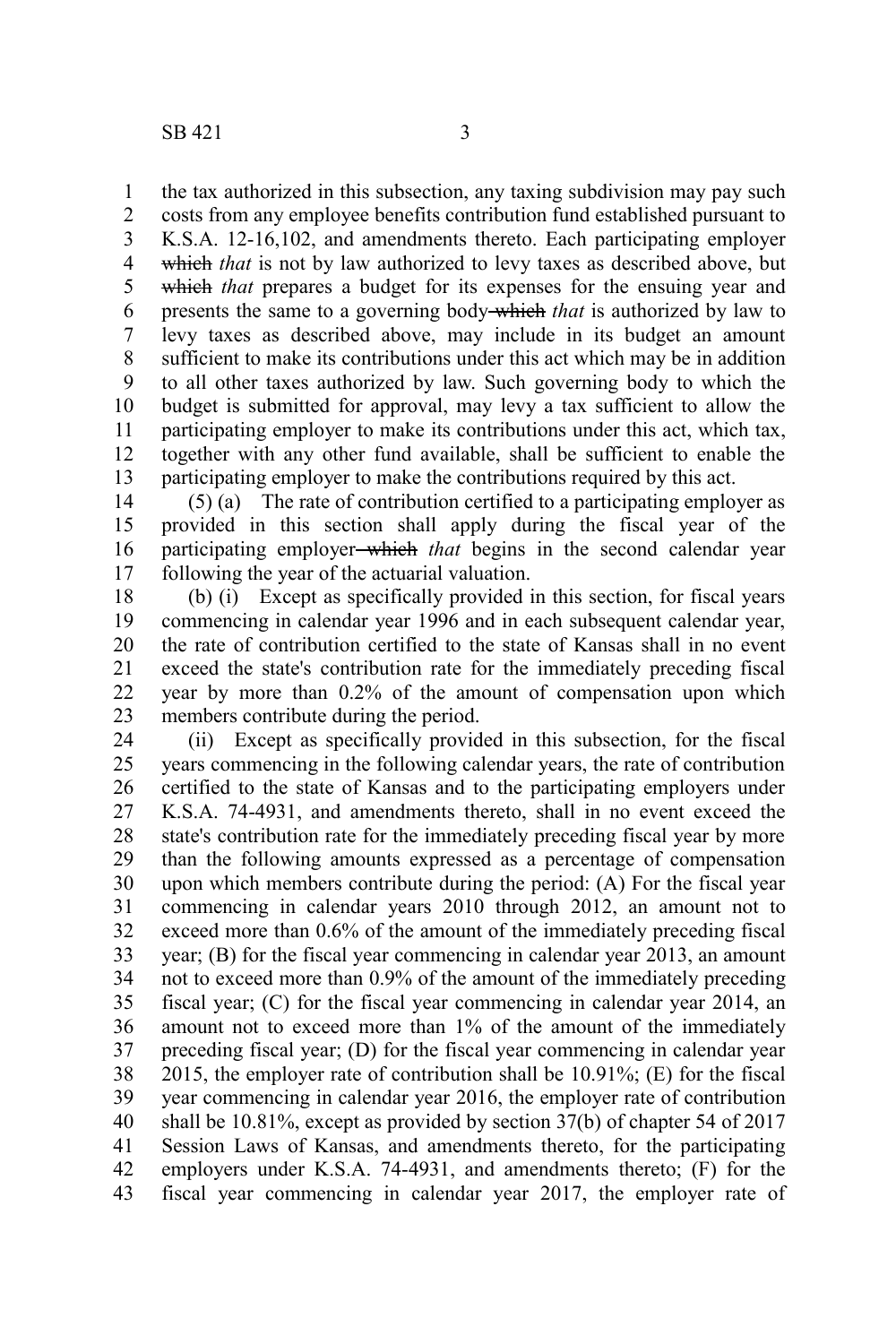contribution shall be 12.01% and for participating employers under K.S.A. 1

74-4931, and amendments thereto, an additional percentage of compensation corresponding to the level dollar repayment amount certified by the board pursuant to subsection  $(17)$ ; (G) for the fiscal year commencing in calendar year 2021, the employer rate of contribution shall be 13.33%; (H) for the fiscal year commencing in calendar year 2022, the employer rate of contribution shall be 13.11%; and (I) in each subsequent calendar year, an amount not to exceed more than 1.2% of the amount of the immediately preceding fiscal year-and for participating employersunder K.S.A. 74-4931, and amendments thereto, an additional percentage of compensation corresponding to the level dollar repayment amount certified by the board pursuant to subsections (17) and (18). 2 3 4 5 6 7 8 9 10 11 12

(iii) Except as specifically provided in this section, for fiscal years commencing in calendar year 1997 and in each subsequent calendar year, the rate of contribution certified to participating employers other than the state of Kansas shall in no event exceed such participating employer's contribution rate for the immediately preceding fiscal year by more than 0.15% of the amount of compensation upon which members contribute during the period. 13 14 15 16 17 18 19

(iv) Except as specifically provided in this subsection, for the fiscal years commencing in the following calendar years, the rate of contribution certified to participating employers other than the state of Kansas shall in no event exceed the contribution rate for such employers for the immediately preceding fiscal year by more than the following amounts expressed as a percentage of compensation upon which members contribute during the period: (A) For the fiscal year commencing in calendar years 2010 through 2013, an amount not to exceed more than 0.6% of the amount of the immediately preceding fiscal year; (B) for the fiscal year commencing in calendar year 2014, an amount not to exceed more than 0.9% of the amount of the immediately preceding fiscal year; (C) for the fiscal year commencing in calendar year 2015, an amount not to exceed more than 1% of the amount of the immediately preceding fiscal year; (D) for the fiscal year commencing in calendar year 2016, an amount not to exceed more than 1.1% of the amount of the immediately preceding fiscal year; and (E) for the fiscal year commencing in calendar year 2017, and in each subsequent calendar year, an amount not to exceed more than 1.2% of the amount of the immediately preceding fiscal year. 20 21 22 23 24 25 26 27 28 29 30 31 32 33 34 35 36 37

(v) As part of the annual actuarial valuation, there shall be a separate employer rate of contribution calculated for the state of Kansas, a separate employer rate of contribution calculated for participating employers under K.S.A. 74-4931, and amendments thereto, a combined employer rate of contribution calculated for the state of Kansas and participating employers under K.S.A. 74-4931, and amendments thereto, and a separate employer 38 39 40 41 42 43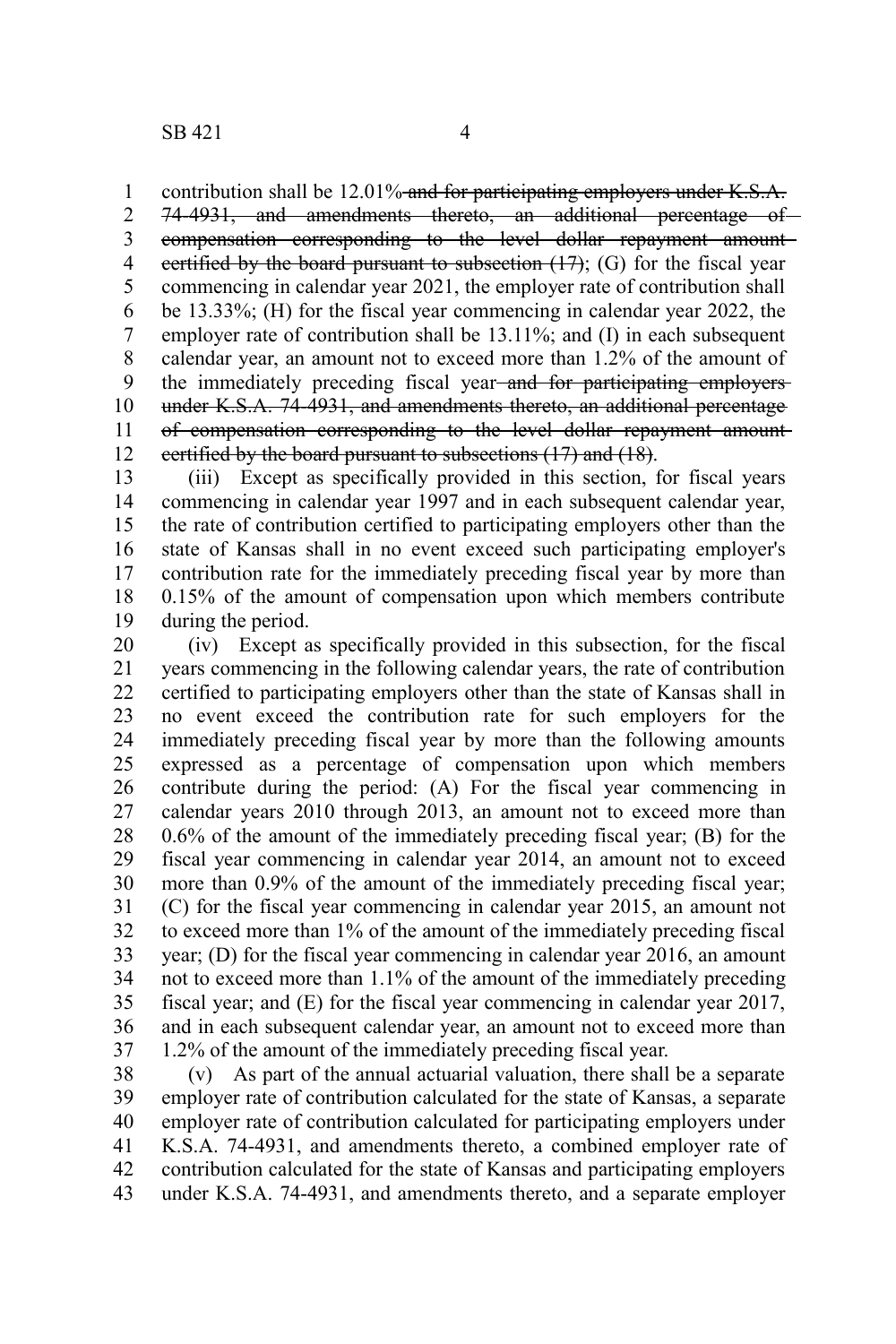rate of contribution calculated for all other participating employers. 1

(vi) There shall be a combined employer rate of contribution certified to the state of Kansas and participating employers under K.S.A. 74-4931, and amendments thereto. There shall be a separate employer rate of contribution certified to all other participating employers. 2 3 4 5

(vii) If the combined employer rate of contribution calculated for the state of Kansas and participating employers under K.S.A. 74-4931, and amendments thereto, is greater than the separate employer rate of contribution for the state of Kansas, the difference in the two rates applied to the actual payroll of the state of Kansas for the applicable fiscal year shall be calculated. This amount shall be certified by the board for deposit as additional employer contributions to the retirement benefit accumulation reserve for the participating employers under K.S.A. 74- 4931, and amendments thereto. 6 7 8 9 10 11 12 13 14

(6) The actuarial cost of any legislation enacted in the 1994 session of the Kansas legislature will be included in the June 30, 1994, actuarial valuation in determining contribution rates for participating employers. 15 16 17

(7) The actuarial cost of the provisions of K.S.A. 74-4950i, and amendments thereto, will be included in the June 30, 1998, actuarial valuation in determining contribution rates for participating employers. The actuarial accrued liability incurred for the provisions of K.S.A. 74- 4950i, and amendments thereto, shall be amortized over 15 years. 18 19 20 21 22

(8) Except as otherwise provided by law, the actuarial cost of any legislation enacted by the Kansas legislature, except the actuarial cost of K.S.A. 74-49,114a, and amendments thereto, shall be in addition to the employer contribution rates certified for the employer contribution rate in the fiscal year immediately following such enactment. Such actuarial cost shall be determined by the qualified actuary employed or retained by the system pursuant to K.S.A. 74-4908, and amendments thereto, and reported to the system and the joint committee on pensions, investments and benefits. 23 24 25 26 27 28 29 30 31

(9) Notwithstanding the provisions of subsection (8), the actuarial cost of the provisions of K.S.A. 74-49,109 et seq., and amendments thereto, shall be first reflected in employer contribution rates effective with the first day of the first payroll period for the fiscal year 2005. The actuarial accrued liability incurred for the provisions of K.S.A. 74-49,109 et seq., and amendments thereto, shall be amortized over 10 years. 32 33 34 35 36 37

(10) The cost of the postretirement benefit payment provided pursuant to the provisions of K.S.A. 74-49,114b, and amendments thereto, for retirants other than local retirants as described in subsection (11) or insured disability benefit recipients shall be paid in the fiscal year commencing on July 1, 2007. 38 39 40 41 42

(11) The actuarial accrued liability incurred for the provisions of 43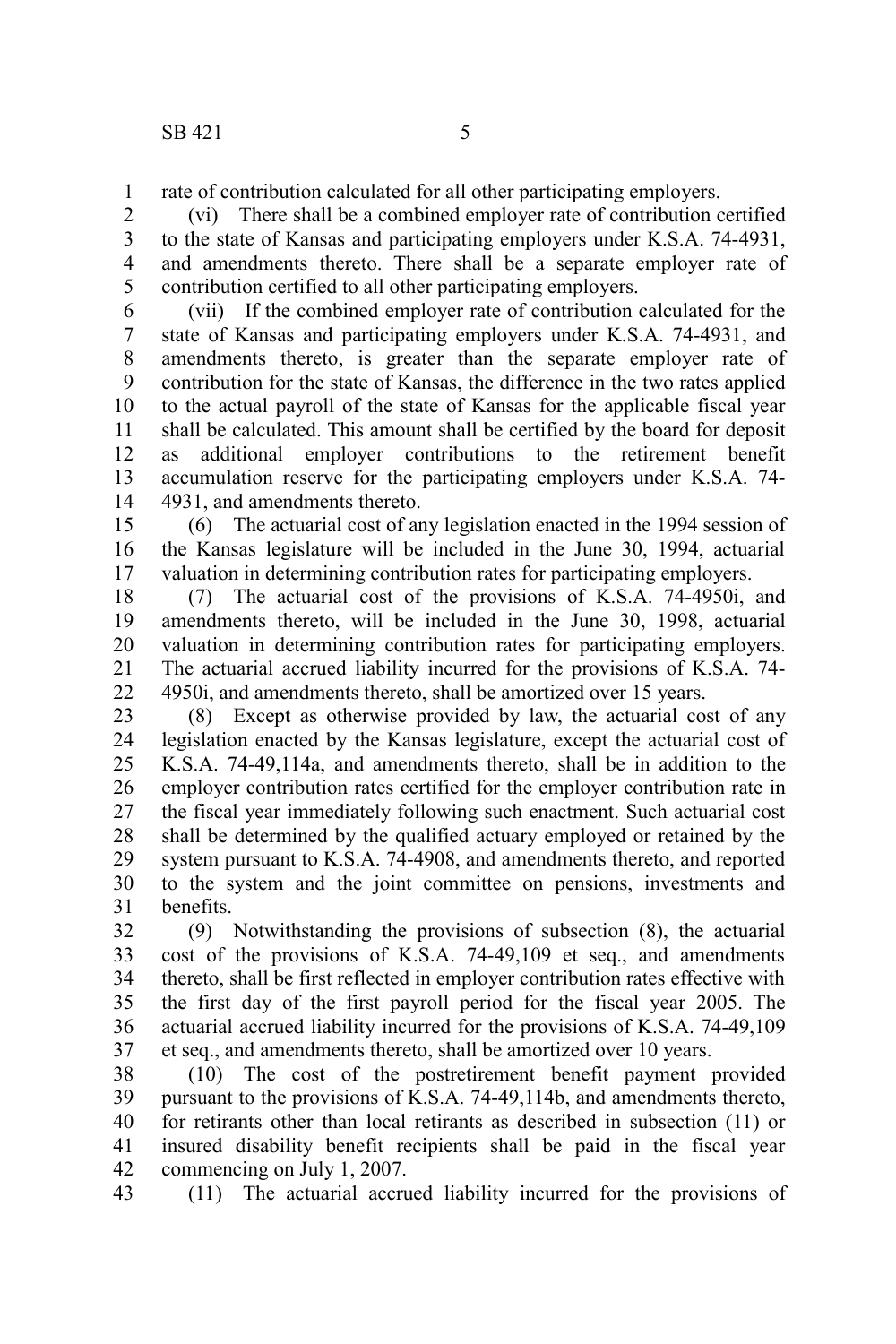K.S.A. 74-49,114b, and amendments thereto, for the KPERS local group and retirants who were employees of local employers which *that* affiliated with the Kansas police and firemen's retirement system shall be amortized over 10 years. 1 2 3 4

(12) The cost of the postretirement benefit payment provided pursuant to the provisions of K.S.A. 74-49,114c, and amendments thereto, for retirants other than local retirants as described in subsection (13) or insured disability benefit recipients shall be paid in the fiscal year commencing on July 1, 2008. 5 6 7 8 9

(13) The actuarial accrued liability incurred for the provisions of K.S.A. 74-49,114c, and amendments thereto, for the KPERS local group and retirants who were employees of local employers which *that* affiliated with the Kansas police and firemen's retirement system shall be amortized over 10 years. 10 11 12 13 14

(14) The board with the advice of the actuary may fix the contribution rates for participating employers joining the system after one year from the first entry date or for employers who exercise the option contained in K.S.A. 74-4912, and amendments thereto, at rates different from the rate fixed for employers joining within one year of the first entry date. 15 16 17 18 19

(15) Employer contributions shall in no way be limited by any other act which *that* now or in the future establishes or limits the compensation of any member. 20 21 22

(16) Notwithstanding any provision of law to the contrary, each participating employer shall remit quarterly, or as the board may otherwise provide, all employee deductions and required employer contributions to the executive director for credit to the Kansas public employees retirement fund within three days after the end of the period covered by the remittance by electronic funds transfer. Remittances of such deductions and contributions received after such date are delinquent. Delinquent payments due under this subsection shall be subject to interest at the rate established for interest on judgments under K.S.A. 16-204(a), and amendments thereto. At the request of the board, delinquent payments which *that* are due or interest owed on such payments, or both, may be deducted from any other moneys payable to such employer by any department or agency of the state. 23 24 25 26 27 28 29 30 31 32 33 34 35

(17) The actuarial cost of the reduction of employer contributions for eligible employers as specified in K.S.A.  $74-4931(1)$ ,  $(2)$  and  $(3)$ , and amendments thereto, pursuant to the provisions of section 37 of chapter 54 of the 2017 session laws of Kansas, and amendments thereto, shall be amortized over 20 years as a level dollar amount, as certified by the board upon recommendation of the consulting actuary, through an additional percentage of compensation for participating employers under K.S.A. 74- 4931, and amendments thereto. This additional percentage of 36 37 38 39 40 41 42 43